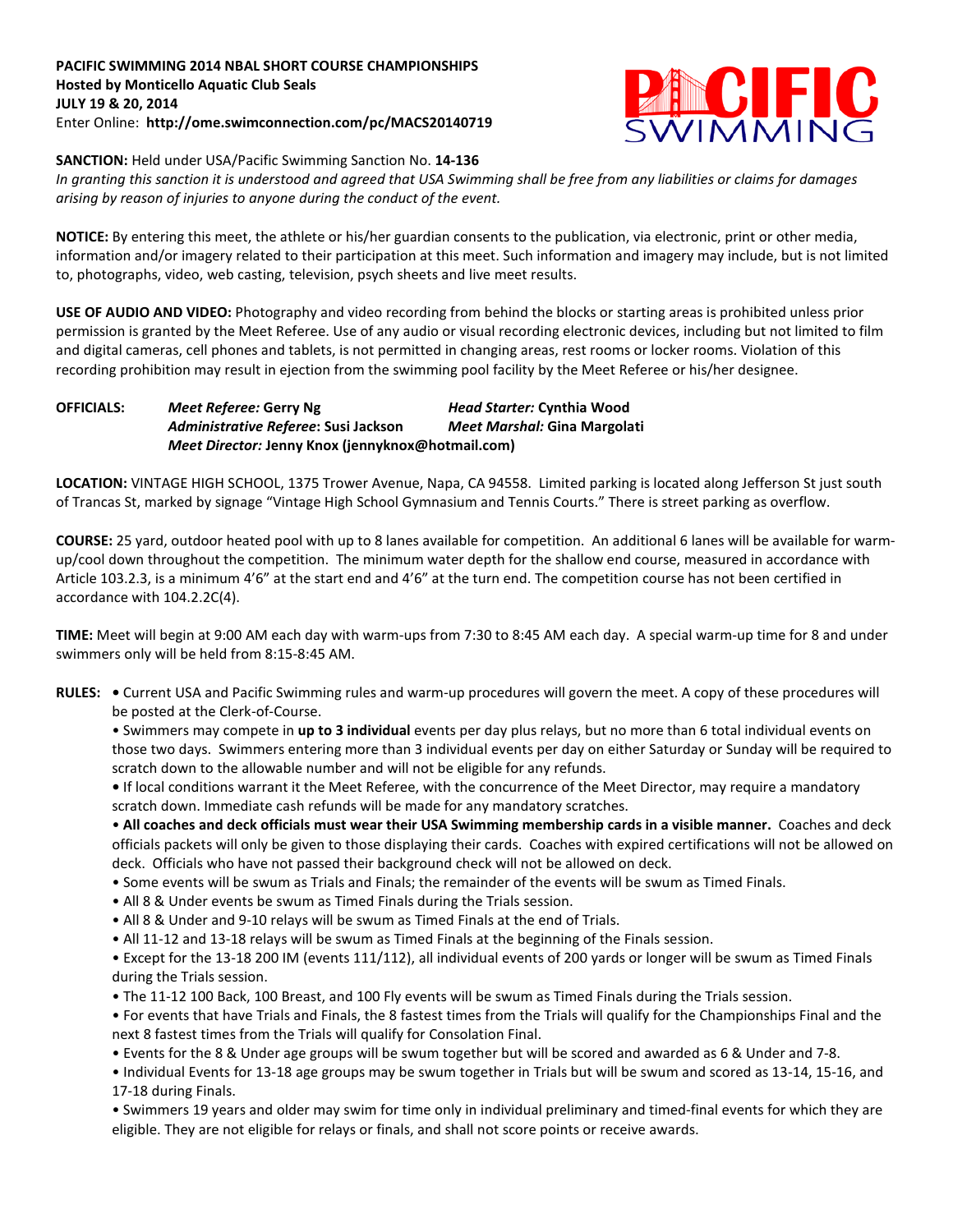- All relay swimmers must be entered in an individual event in the meet.
- Each team may enter as many relays as possible, but only the two fastest relays from each team will be scored and awarded.

**UNACCOMPANIED SWIMMERS:** Any USA-S athlete-member competing at the meet must be accompanied by a USA Swimming member-coach for the purposes of athlete supervision during warm-up, competition and warm-down. If a coach-member of the athlete's USA-S Club does not attend the meet to serve in said supervisory capacity, it is the responsibility of the swimmer or the swimmer's legal guardian to arrange for supervision by a USA-S member-coach. The Meet Director or Meet Referee may assist the swimmer in making arrangements for such supervision; however, it is recommended that such arrangements be made in advance of the meet by the athlete's USA-S Club Member-Coach.

**RACING STARTS:** Swimmers must be certified by a USA-S member-coach as being proficient in performing a racing start, or must start the race in the water. It is the responsibility of the swimmer or the swimmer's legal guardian to ensure compliance with this requirement.

**RESTRICTIONS:** • Smoking and the use of other tobacco products is prohibited on the pool deck, in the locker rooms, in spectator

- seating, or standing areas and in all areas used by swimmers, during the meet and during warm-up periods.
- Sale and use of alcoholic beverages is prohibited in all areas of the meet venue.
- No glass containers are allowed in the meet venue.
- No propane heater is permitted except for snack bar/meet operations.

• Personal canopies, tents, or sleeping bags will be allowed in the designated areas but not on the pool deck. Some TEAM canopies for coaches may be allowed on the pool deck in spaces designated by the meet director.

- All shelters must be properly secured.
- **No pets, except service animals, are allowed on deck at any time.**
- Except where venue facilities require otherwise, changing into or out of swimsuits other than in locker rooms or other designated areas is not appropriate and is strongly discouraged.

**ELIGIBILITY:** • The meet is open to all qualified swimmers of the following teams **AAA, FBA, EBAT, HILL, LCCC, MACS, PST, SAIL and SHSC. Unattached swimmers,** practicing with one of these teams, are eligible to swim in prelims and timed finals, but are not eligible to score points, receive awards, participate in relays, or to qualify for finals in a trials and finals event.

Unattached swimmers competing in timed finals will be treated as exhibition athletes for purposes of scoring. • Swimmers must be current members of USA-S and enter their name and registration number on the meet entry card as they are shown on their Registration Card. If this is not done, it may be difficult to match the swimmer with the registration and times database. The meet host will check all swimmer registrations against the SWIMS database and if not found to be registered, the Meet Director shall accept the registration at the meet (a \$10 surcharge will be added to the regular registration fee). Duplicate registrations will be refunded by mail.

• Entries with **"NO TIME"** will be accepted.

• Entry times submitted for this meet will be checked against a computer database and may be changed in accordance with Pacific Swimming Entry Time Verification Procedures.

- Disabled swimmers are welcome to attend this meet and should contact the Meet Director or Meet Referee regarding and special accommodations on entry times and seeding per Pacific Swimming policy.
- The swimmer's age will be the age of the swimmer on the first day of the meet.

**ENTRY FEES**: \$2.75 per individual event, \$8.00 participation fee per swimmer. \$9.00 per relay. All individual event entry fees MUST be included with entry. Relay entries and fees will be due at a time announced each day of the meet.

**ONLINE ENTRIES:** To enter online go to **http://ome.swimconnection.com/pc/MACS20140719** to receive an immediate entry confirmation. This method requires payment by credit card. Swim Connection, LLC charges a processing fee for this service, equal to \$1 per swimmer plus 5% of the total Entry Fees. Please note that the processing fee is a separate fee from the Entry Fees. If you do not wish to pay the processing fee, enter the meet using a mail entry. **Entering online is a convenience, is completely voluntary, and is in no way required or expected of a swimmer by Pacific Swimming.** Online entries will be accepted through **Thursday, July 10, 2014.**

**MAILED OR HAND DELIVERED ENTRIES**: Entries must be on the attached consolidated entry form. Forms must be filled out completely and printed clearly with swimmers best time. Entries must be postmarked by midnight, Wednesday, July 9 or hand delivered by 6:30 p.m. Thursday, July 10, 2014. No late entries will be accepted. No refunds will be made, except mandatory scratch downs. Requests for confirmation of receipt of entries should include a self-addressed envelope.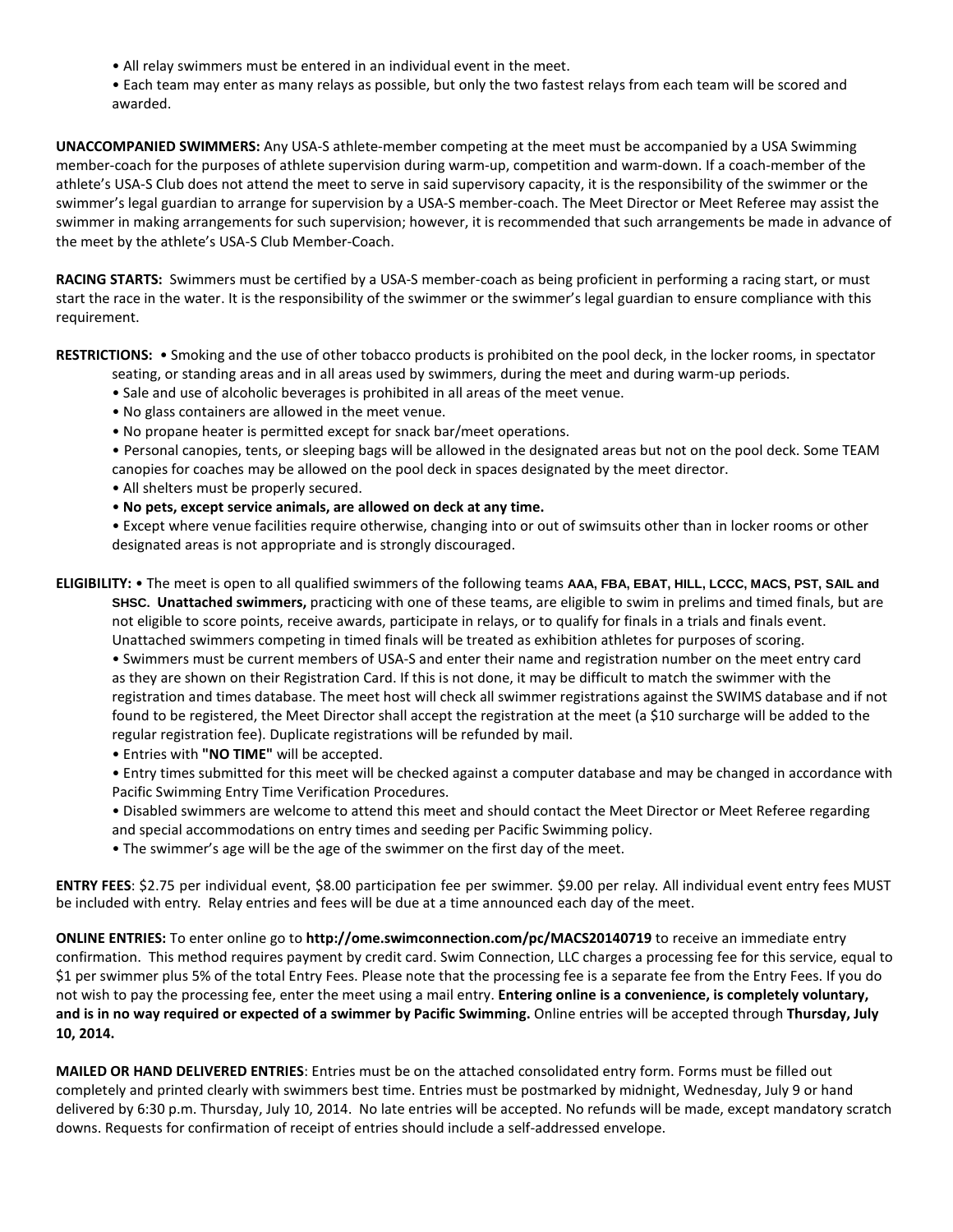## **Napa, CA 94558**

**CHECK-IN**: The meet will be deck seeded. Swimmers must check-in at the Clerk of Course. Close of check-in for all events shall be no more than 60 minutes before the estimated time of the start of the first heat of the event. No event shall be closed more than 30 minutes before the scheduled start of the session. Swimmers who do not check-in will not be allowed to compete in the event.

**SCRATCHES**: Pacific Swimming scratch rules will be enforced. A copy will be posted at the clerk-of-course. Swimmers entered in an individual event in a Trials and Finals meet that is seeded on the deck who have checked in for that event, must swim in the event unless they notify the clerk of the course before seeding for that event has begun that they wish to scratch. Failure to swim an event will result in being barred from rest of his/her events that day including relays. If the swimmer qualified for a final before missing an event they may swim that final. The penalty will not apply if the Head Referee accepts proof that the failure to swim has been caused by illness, injury, or other circumstances out of the swimmer's control. Any swimmer qualifying for a final race in an individual event, who fails to show in said final race, prior to calling the alternate, shall be barred from further competition for the remainder of the meet. If the No-Show occurs on the last day that the swimmer is entered in an individual event in the meet, and no other individual event penalty is applicable, the swimmer shall then be fined \$25.00. Swimmers have 30 minutes after the results of an event are announced to scratch or declare their intent to scratch.

**AWARDS**: **Individual: Ribbons for 1st -8th place Relays: Ribbons for 1st -3rd place Team: 1st and 2nd place teams will receive a trophy.** 

SCORING: Individual Events:  $20 - 17 - 16 - 15 - 14 - 13 - 12 - 11 - 10 - 9 - 8 - 7 - 6 - 5 - 4 - 3 - 2 - 1$  **Relay Events: 40 - 34 – 32 – 30 – 28 – 26 – 24 - 22**

- **ADMISSION:** Admission is free. A **2**-day meet program will be available for a fee.
- **SNACK BAR:** A snack bar will be available during the meet.
- **HOSPITALITY:** Lunch and limited hospitality will be available to all working officials and coaches. Snacks will be served to timers during the meet.

MINIMUM NUMBER OF OFFICIALS: One half-hour before the scheduled start of each session, the Meet Referee shall conduct and inventory of Officials, and shall compare the number of swimmers present against the number of Officials present representing each team. No more than 3 days after the close of entries, Meet management (ref or director) shall contact a representative from each team participating, and provide a preliminary inventory.

Each team shall, by the start of the meet, provide the Meet Director or designee a list of Officials who have agreed to represent that team during the meet, in accordance with the following table:

| # of swimmers competing in meet per team: | # of trained & carded officials required: |
|-------------------------------------------|-------------------------------------------|
| $1 - 10$                                  |                                           |
| $11 - 25$                                 |                                           |
| $26 - 50$                                 |                                           |
| $51 - 75$                                 |                                           |
| 76-100                                    |                                           |
| 101 or more                               |                                           |

\*Zone 3 Pacific Swimming will include Colorado, Intermediary/Chief Timing Judge, and HyTek Computer into the count of Officials for a session; these positions are not carded. Zone 3 Pacific Swimming will accept Trainees into the count of Officials for a session, so long as they are carded.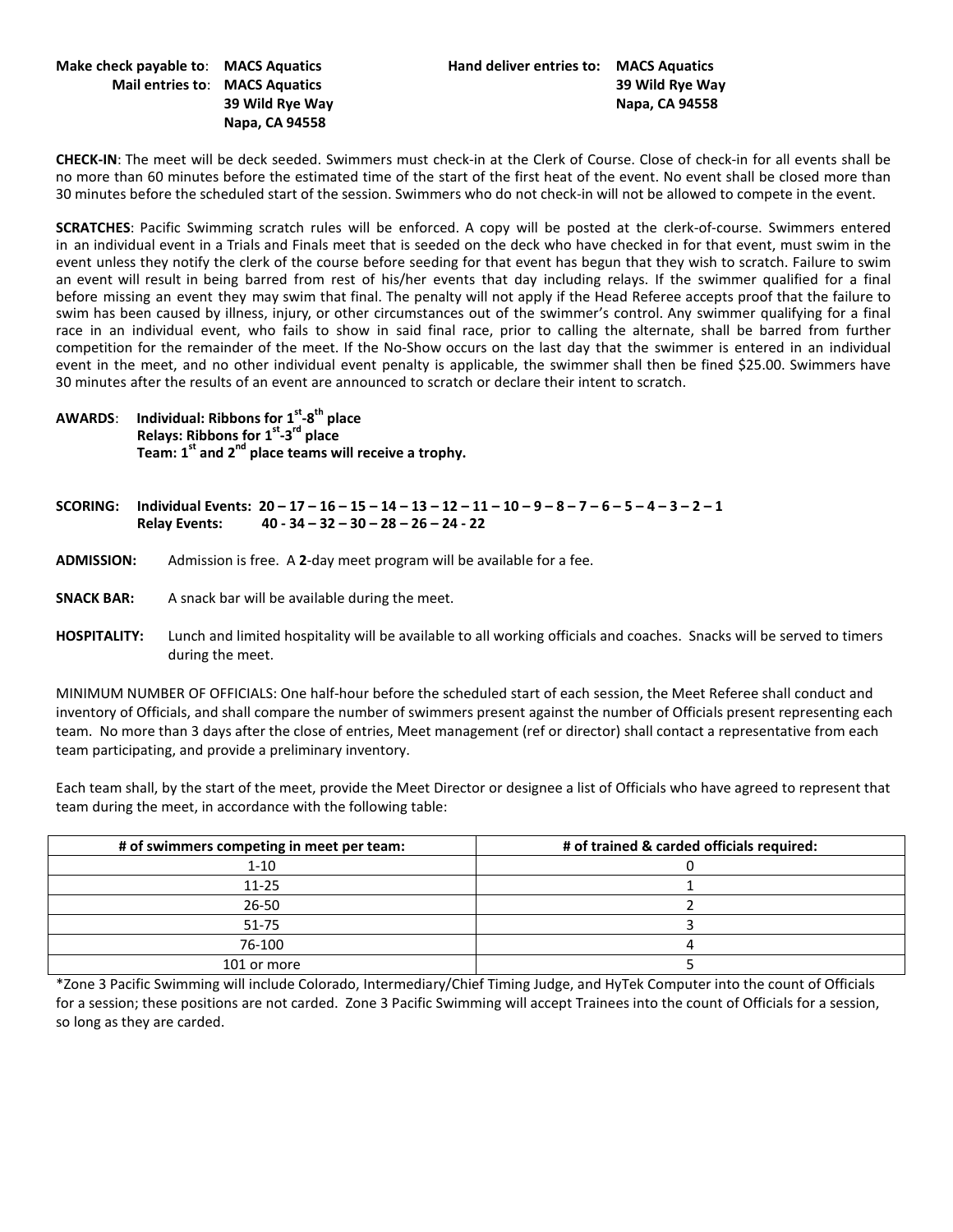## **EVENT SUMMARY**:

| Saturday, July 19, 2014      | <b>8&amp;U</b>        | $9 - 10$              | $11 - 12$           | $13 - 18$           |  |  |
|------------------------------|-----------------------|-----------------------|---------------------|---------------------|--|--|
|                              | 25 Back*              | 50 Back               | 200 IM*             | 200 Back*           |  |  |
|                              | 25 Breast*            | 50 Breast             | 100 Back*           | 200 IM              |  |  |
|                              | 50 Free*              | 100 Free              | 50 Breast           | 100 Breast          |  |  |
|                              | $100$ MR <sup>+</sup> | $200$ MR <sup>+</sup> | <b>50 Fly</b>       | 200 Fly*            |  |  |
|                              |                       |                       | 100 Free            | 100 Free            |  |  |
|                              |                       |                       | 200 MR $^*$         | 200 MR <sup>%</sup> |  |  |
|                              |                       |                       |                     |                     |  |  |
| <b>Sunday, July 20, 2014</b> | <b>8&amp;U</b>        | $9 - 10$              | $11 - 12$           | $13 - 18$           |  |  |
|                              | 100 IM*               | 100 IM                | 100 IM              | 200 Free*           |  |  |
|                              | 25 Fly*               | 50 Fly                | 100 Breast*         | 100 Back            |  |  |
|                              | 25 Free*              | 50 Free               | 50 Back             | 200 Breast*         |  |  |
|                              | $100$ FR <sup>+</sup> | $200$ FR <sup>+</sup> | 100 Fly*            | <b>100 Fly</b>      |  |  |
|                              |                       |                       | 50 Free             | 50 Free             |  |  |
|                              |                       |                       | 200 FR <sup>%</sup> | 200 FR <sup>%</sup> |  |  |

## **ORDER OF EVENTS**:

|        |             | Saturday, July 19 |             |       | Sunday, July 20 |             |           |            |  |
|--------|-------------|-------------------|-------------|-------|-----------------|-------------|-----------|------------|--|
| Girls  | <b>Boys</b> | Age               | Event       | Girls |                 | <b>Boys</b> | Age       | Event      |  |
| $101*$ | $102*$      | $11 - 12$         | 200 IM      |       | 201             | 202         | $11 - 12$ | 100 IM     |  |
| $103*$ | $104*$      | 13-18             | 200 Back    |       | $203*$          | 204*        | 13-18     | 200 Free   |  |
| $105*$ | 106*        | $11 - 12$         | 100 Back    |       | 205*            | 206*        | $11 - 12$ | 100 Breast |  |
| $107*$ | 108*        | 8&U               | 25 Back     |       | 207*            | 208*        | 8&U       | 100 IM     |  |
| 109    | 110         | $9 - 10$          | 50 Back     |       | 209             | 210         | $9 - 10$  | 100 IM     |  |
| 111    | 112         | $13 - 18$         | 200 IM      |       | 211             | 212         | 13-18     | 100 Back   |  |
| 113    | 114         | $11 - 12$         | 50 Breast   |       | 213             | 214         | 11-12     | 50 Back    |  |
| $115*$ | $116*$      | 8&U               | 25 Breast   |       | $215*$          | $216*$      | 13-18     | 200 Breast |  |
| 117    | 118         | $9 - 10$          | 50 Breast   |       | $217*$          | $218*$      | 8&U       | 25 Fly     |  |
| 119    | 120         | $13 - 18$         | 100 Breast  |       | 219             | 220         | $9 - 10$  | 50 Fly     |  |
| 121    | 122         | $11 - 12$         | 50 Fly      |       | $221*$          | $222*$      | $11 - 12$ | 100 Fly    |  |
| $123*$ | $124*$      | $13 - 18$         | 200 Fly     |       | 223             | 224         | 13-18     | 100 Fly    |  |
| $125*$ | 126*        | 8&U               | 50 Free     |       | 225*            | 226*        | 8&U       | 25 Free    |  |
| 127    | 128         | $9 - 10$          | 100 Free    |       | 227             | 228         | $9 - 10$  | 50 Free    |  |
| 129    | 130         | 13-18             | 100 Free    |       | 229             | 230         | $11 - 12$ | 50 Free    |  |
| 131    | 132         | $11 - 12$         | 100 Free    |       | 231             | 232         | 13-18     | 50 Free    |  |
| $133+$ | $134+$      | 8&U               | 100 Med Rly |       | $233+$          | $234+$      | 8&U       | 100 Fr Rly |  |
| $135+$ | $136+$      | $9 - 10$          | 200 Med Rly |       | $235+$          | $236+$      | $9 - 10$  | 200 Fr Rly |  |
| 137%   | 138%        | 13-18             | 200 Med Rly |       | 237%            | 238%        | 11-12     | 200 Fr Rly |  |
| 139%   | 140%        | $11 - 12$         | 200 Med Rly |       | 239%            | 240%        | 13-18     | 200 Fr Rly |  |

\* Event swum as Timed Finals

+ Event swum at the end of Trials

% Event swum at the beginning of Finals

**NOTE**: 13-18 events will swim together in trials, but will be swum and scored as 13-14, 15-16 and 17-18 in finals. 11-18 and 13-18 timed finals will swim together, but will be scored separately (11-12, 13-14, 15-16 and 17-18)